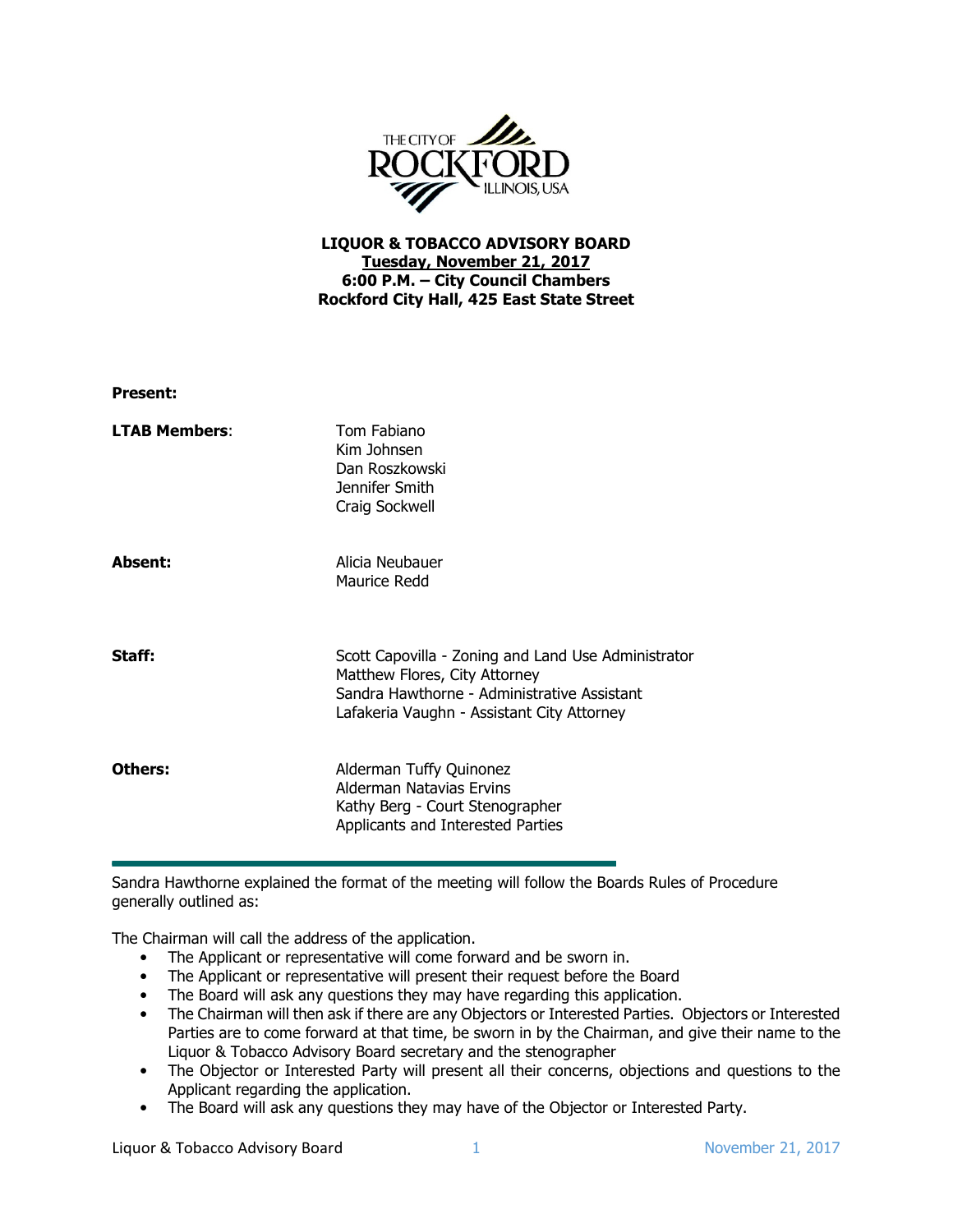- The Applicant will have an opportunity to rebut the concerns/questions of the Objector or Interested Party
- No further discussion from the Objector or Interested Party will occur after the rebuttal of the Applicant.
- The Board will then discuss the application and a vote will be taken.

It was further explained to the public in attendance, applicants, objectors and interested parties that this meeting is not a final vote on any item. The date of the Codes & Regulations meeting was given as Monday, December 11, 2017, at 6:30 PM in City Council Chambers in this building as the second vote on these items. The public in attendance, applicants, objectors and interested parties were instructed that they could contact the Zoning Office for any further information and the phone number was listed on the top of the agenda which was made available to all those in attendance. This information was also presented in written form attached to the agendas.

The meeting was called to order at 6:40 PM. A MOTION was made by Kim Johnsen to APPROVE the minutes from the October, 2017 meeting. The Motion was **SECONDED** by Jennifer Smith and **CARRIED** by a vote of 5-0 with Alicia Neubauer and Maurice Redd absent.

| 017-LTAB-035 | 3814 and 3816 Auburn Street                                                   |
|--------------|-------------------------------------------------------------------------------|
| Applicant    | Anila Ahmad dba The Cigarettes and More Store                                 |
| Ward 07      | <b>Sale of tobacco products</b> in conjunction with a tobacco store in a C-2, |
|              | Limited Commercial Zoning District                                            |
|              | <b>Laid Over from October</b>                                                 |

The subject property is located on the southwest corner of the Auburn Street and North Central Avenue intersection and is an existing grocery store. At the October meeting, William Pritz, Property Owner / Landlord, and the Applicant's husband, Minhaj Ahmed, requested an extended time frame to allow the Applicant to become established prior to meeting landscaping, paving and signage requirements. Mr. Capovilla stated Staff was willing to work with the Applicant and Land Owner and they were told they will need to prepare a time frame to discuss with Staff. Mr. Capovilla also encouraged them to come up with a landscaping and parking site plan for Staff to review prior to the November meeting.

As of the date of this meeting, no information was provided, although Staff did provide the Applicant with a list of landscape Architects and site designs.. Mr. Pritz stated he has contacted Rob Belles, Architect, and they are in the process of preparing information as requested by Staff. He further stated that he feels 20% of this strip mall is landscaped. Because this application is for the tobacco store only, which he said is only 29 feet wide, Mr. Pritz also questioned why the entire strip is affected in terms of landscaping and improvements. In addition, he explained there are 6 units on the property and only 4 are rented so the property does not generate a significant income.

Legal had no questions of the Applicant. At this time, Tom Fabiano recused himself from participating in discussion and vote on this Application. The Board felt they would be willing to Lay Over this item to the December meeting to allow Mr. Pritz and Mr. Ahmed to present information from the Architect and to meet with Staff to discuss a time frame of compliance. Mr. Capovilla stated Staff would be agreeable to the Board's decision.

Staff Recommendation remains at Denial. No Objectors or Interested Parties were present.

A **MOTION** was made by Jennifer Smith to **LAYOVER** the Sale of tobacco products in conjunction with a tobacco store in the name of Anila Ahmad dba The Cigarettes and More Store in a C-2, Limited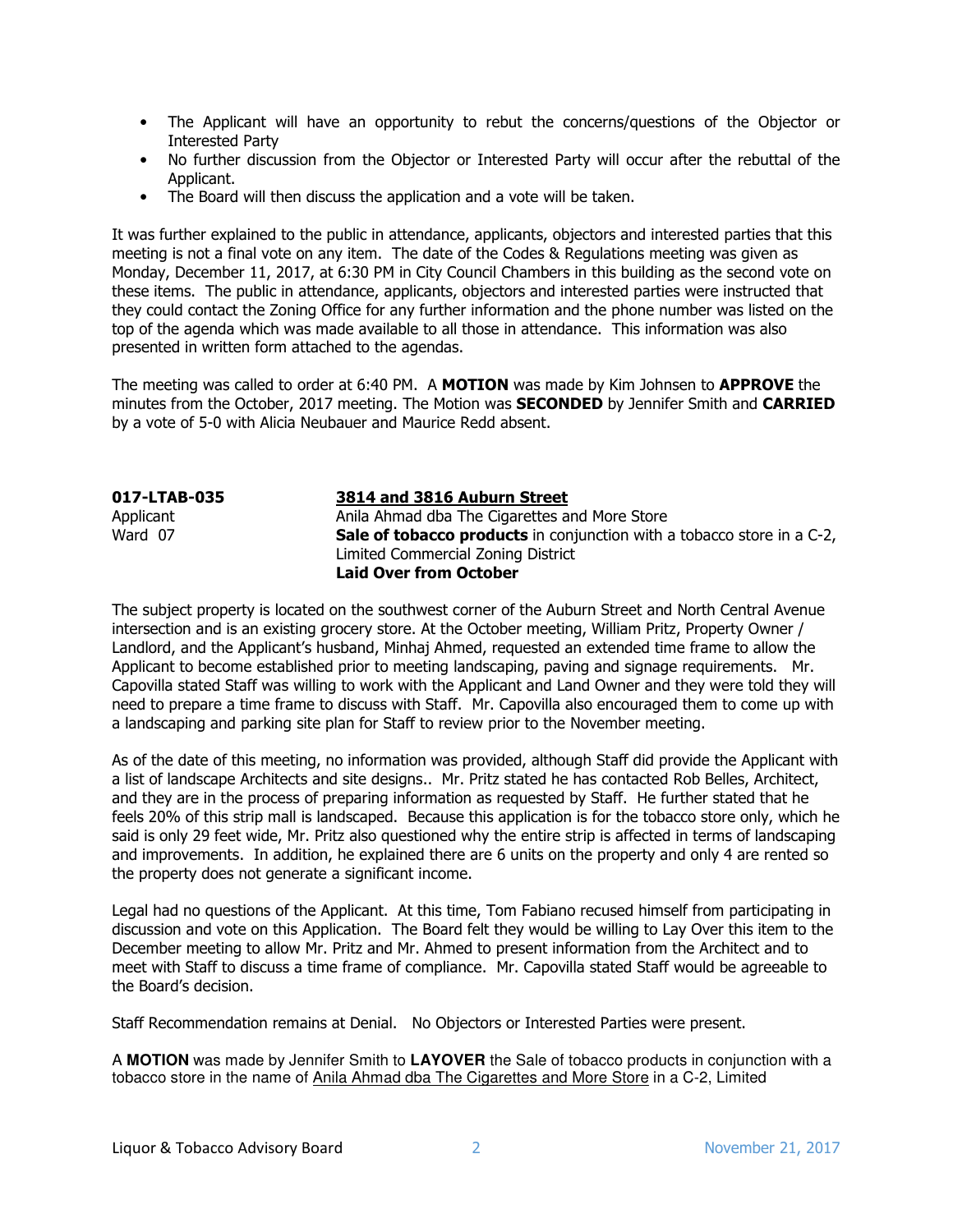Commercial Zoning District at 3814 and 3816 Auburn Street. The Motion was **SECONDED** by Craig Sockwell and **CARRIED** by a vote of 4-0 with Tom abstaining.

017-LTAB-040 3305 11<sup>th</sup> Street Applicant **Nilufar Kabir / TKK Corp. dba Liquor Land**<br>Ward 06 **Sale of tobacco products** in conjunction Sale of tobacco products in conjunction with a liquor store in an R-1, Single-family Zoning District Laid Over from October

This item was Laid Over from the October meeting as neither Applicant nor Representative was present. The subject property is located on the west side of  $11<sup>th</sup>$  Street, 60 feet south of the  $11<sup>th</sup>$  Street and Roosevelt Road intersection. Mahabubul Kabir, husband of the Applicant, reviewed their request for tobacco sales. He explained tobacco is about 5% of their total sales. He also asked for a time extension to complete Staff's recommendations for conditions of approval. Mr. Kabir stated the landscaping conditions by Staff involving the Lapey side of the property and the rear parking lot are not part of his tenant space and he is asking the Board to consider this fact. He further stated the Landlord does not want the Applicant to make any changes to the property.

At this point, Attorney Vaughn asked Mr. Kabir for an explanation on his first request asking for time to complete the updates to the property and signage, but then telling the Board the Landlord will not let him make any changes. She wished clarification on whether all Staff conditions would be met. Mr. Kabir stated his landscaping plan shows his agreement to plant some trees in front of his business, which is the only area he feels he has control over. Mr. Capovilla explained when an Applicant comes before the Board, Staff then requests that the property be brought into compliance in areas where it may not be. Mr. Capovilla further stated that this same Landlord had an item before the Board about two years ago and he did not complete any of the conditions required. The Landlord also paved the parking lot without a permit and Staff is still pursuing these violations.

Mr. Kabir stated the entrance off  $11<sup>th</sup>$  Street is very busy and he feels adding landscaping to that area would increase the risk of accidents. He did offer to put in a landscaped island. He also stated he would like a time allowance to comply with conditions until the 11<sup>th</sup> Street construction is complete. Mr. Capovilla stated the road construction is mainly on Harrison Avenue. This area of  $11<sup>th</sup>$  Street is no longer affected by construction.

Kim Johnsen asked about laying this item over for a month to allow the Applicant time to discuss complying with the requested conditions with the Landlord. Dan Roszkowski stated that previous experiences with this Landlord has shown he has no willingness to comply with the past conditions that were placed on the property and he does not feel he will do anything different this time. Mr. Kabir stated he does not feel that he can change the Landlord's mind even in a month. He stated he has been in operation at this location since 1986.

Staff Recommendation is for Approval with (18) conditions. No Objectors or Interested Parties were present.

A **MOTION** was made by Kim Johnsen to **LAY OVER** the Sale of tobacco products in conjunction with a liquor store in the name of Nilufar Kabir / TKK Corporation dba Liquor Land in an R-1, Single-family Zoning District at 3305 11th Street. The Motion was **SECONDED** by Craig Sockwell and **CARRIED** by a vote of 5-0.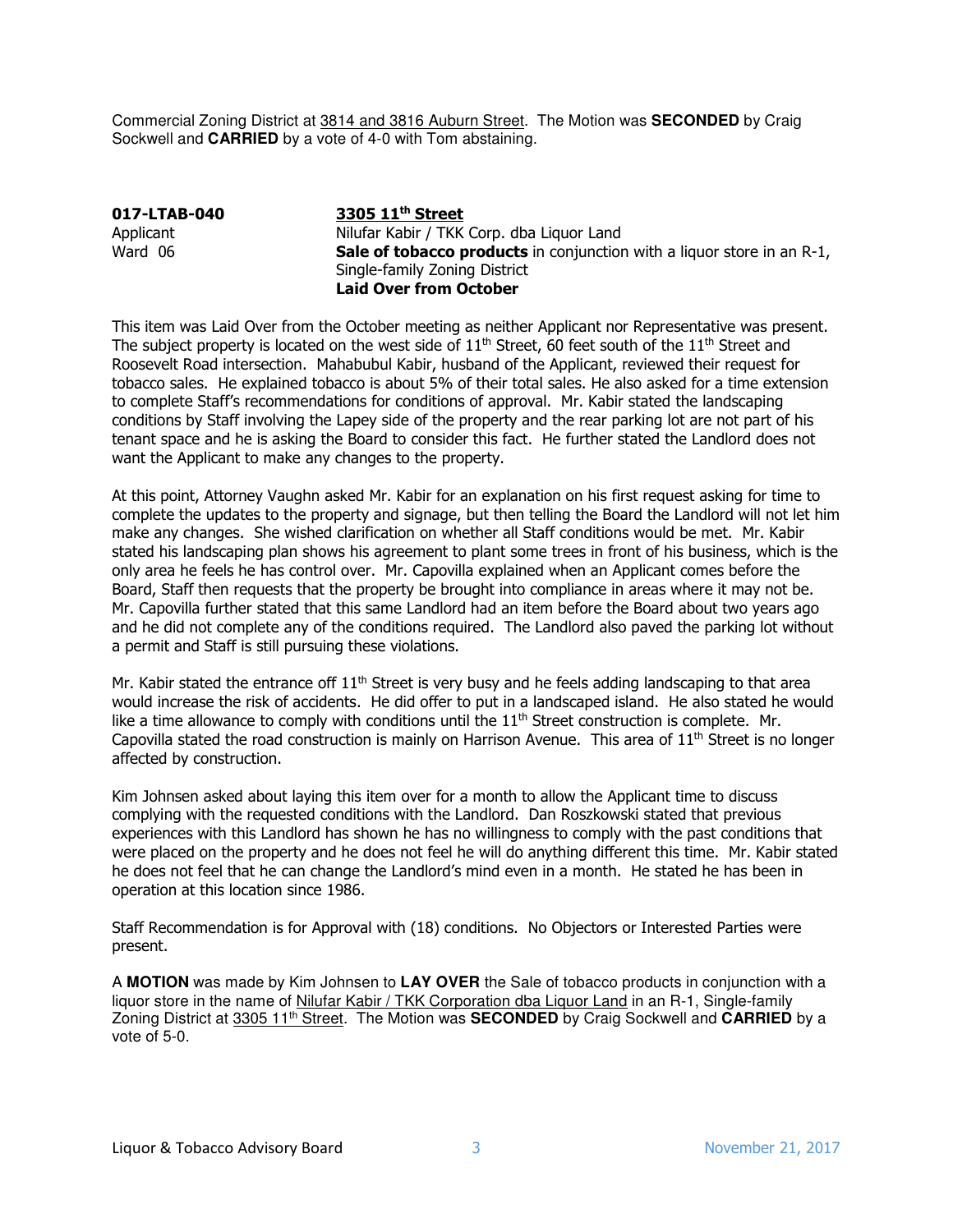042 017-LTAB-042 7616 Walton Street Applicant Goalz- DH IL 107 LLC. dba Dog Haus Ward  $01$  Sale of liquor by the drink in conjunction with a restaurant in a C-3, General Commercial Zoning District

The subject property is located on the south side of Walton Street and is the former Ruby Tuesday's Restaurant. The building has been vacant since 2015. Shawn Eby, Franchisee, David Clark, VP of Operations for this Region were present. The Applicant has entered into a 20 year lease agreement for this property. Mr. Clark and Mr. Eby stated they agreed to abide by all (7) of Staff's conditions.

Staff Recommendation is for Approval with (7) conditions. No Objectors or Interested Parties were present.

A **MOTION** was made by Jennifer Smith to **APPROVE** the Sale of liquor by the drink in conjunction with a restaurant in the name of Goalz- DH IL 107 LLC. dba Dog Haus in a C-3, General Commercial Zoning District at 7616 Walton Street. The Motion was **SECONDED** by Craig Sockwell and **CARRIED** by a vote of 5-0.

Approval is subject to the following conditions:

- 1. Compliance with the Liquor Ordinance.
- 2. Hours of operation are limited to Monday through Sunday 10:00 AM to Midnight.
- 3. The restaurant shall not have a cover charge, dance floor, any DJ's or live entertainment.
- 4. The restaurant shall not operate as a night club.
- 5. The landscaping must be maintained in a neat, clean and orderly manner, and to keep plant materials in a healthy condition. Any plants of any kind that have died must be replaced with the same variety and size. Maintenance must include, among other things, adequate watering, pruning, mowing, and removal of litter not only between the property line but the street curb or edge of pavement as well.
- 6. Any pending general ordinance case(s) must be resolved prior to issuance of the license.
- 7. All outstanding general ordinances fines must be paid prior to issuance of the license.

| 017-LTAB-043 | 3909 11 <sup>th</sup> Street                                                  |
|--------------|-------------------------------------------------------------------------------|
| Applicant    | Luigi Bozzo / LB Capital Management dba The Silver Clipper                    |
| Ward 06      | <b>Sale of liquor by the drink</b> in conjunction with a hotel, banquet hall, |
|              | video gaming and a lounge in a C-3, General Commercial Zoning District        |

The subject property is located on the southwest corner of  $11<sup>th</sup>$  Street and Capital Drive and is part of the Howard Johnson Hotel built in 1968. The Applicant, Luigi Bozzo, was not present. Aaron Szeto, Attorney for the Applicant, was present and reviewed the request for the sale of liquor by the drink. He explained that his client had purchased the property about a year ago and has been operating only the hotel. They are in the process of renovating the banquet facility and the lounge area. The lounge area is intended to service the hotel guests and some of the neighboring businesses as well. It is not their intent to establish a bar or night club. Drinks will be single serving drinks, using small hotel sized bottles for each drink. There will be a security guard present at the lounge and a dress code will be in place.

Their goal is to open this winter, so they are also asking for a time allowance to make requested repairs to the parking lot, dumpster area, and fence. They have been working with Staff on a landscaping plan. Attorney Szeto stated signage is the only condition his Client has an issue with. Staff is requesting that all freestanding signs be removed and replaced with signs conforming to code. Attorney Szeto discussed signage, stating Howard Johnson does have their own signage requirements and that they may not want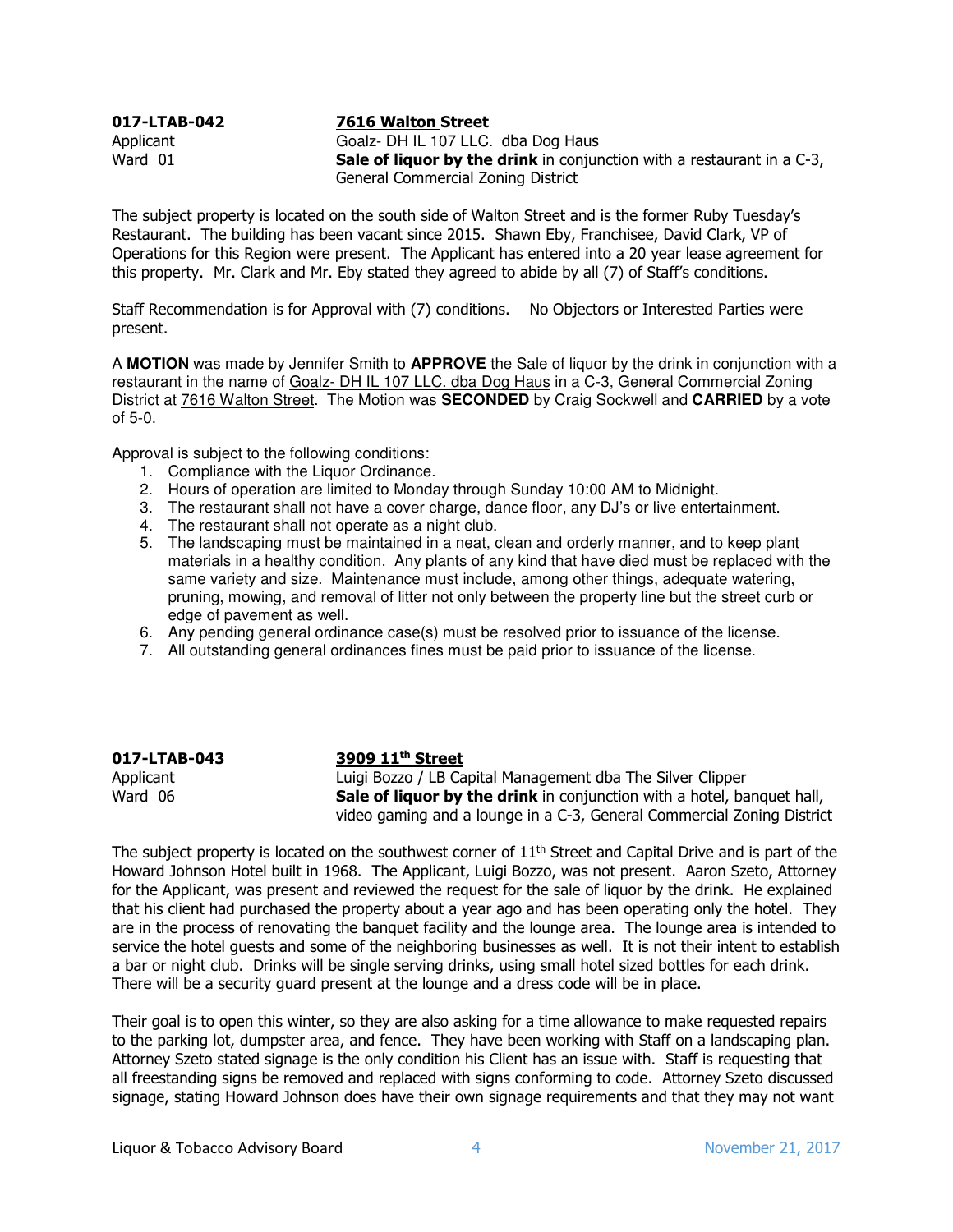to compromise. He also expressed concern that a shorter conforming freestanding sign would create visibility problems from 11th Street. Staff is requesting that the existing cabinet sign, which is in poor condition, be removed and replaced with a monument style sign. Attorney Szeto stated the cost involved to remove the existing sign, remove the trees that would affect the visibility of the sign and then replace with a new sign and plant additional trees to meet landscaping requirements would be very costly. His Client would prefer to repair this sign rather than replace it. If replacing the sign is required, they are requesting additional time to comply. Attorney Vaughn asked Attorney Szeto what time frame they had in mind and he responded the Summer of 2018, perhaps July, or whatever time frame Staff is willing to recommend.

Staff Recommendation is for Approval with (16) conditions. No Objectors or Interested Parties were present.

During discussion, the Board felt allowing the Applicant time to work on making the required improvements was a reasonable request. Kim Johnsen stated she shared the concern of being able to see a low profile sign from the highway. There was discussion among the Board that any time an applicant comes before the Board wanting a taller sign than what is allowed by code, they use the reasoning of lack of visibility. The Board further discussed the design standards and the opportunities to bring properties toward compliance.

A **MOTION** was made by Kim Johnsen to **APPROVE** the Sale of liquor by the drink in conjunction with a hotel, banquet hall, video gaming and a lounge in the name of Luigi Bozzo / LB Capital Management dba The Silver Clipper in a C-3, General Commercial Zoning District at 3909 11<sup>th</sup> Street with amendment to Condition (16). The Motion was **SECONDED** by Craig Sockwell and **CARRIED** by a vote of 5-0.

Approval is subject to the following conditions:

- 1. Must meet all applicable Building and Fire Codes.
- 2. Compliance with all City of Rockford Liquor Codes.
- 3. The sale of alcohol shall be limited to the submitted interior floor plan Exhibit F.
- 4. The hours of operation per the submitted business plan Exhibit G, Monday through Sunday 11:00 AM to 2:00 AM.
- 5. The proposed use shall not have a cover charge, dance floor, DJs, live entertainment.
- 6. The proposed use shall not operate as a night club.
- 7. Submittal of a revised landscape plan including sizes and type of species along  $11<sup>th</sup>$  Street and Capital for Staff's review and approval.
- 8. Removal of chain link fence along the west and north sides of the property.
- 9. Must remove all free-standing signs and replaced with a landmark style sign to meet current sign ordinance.
- 10. Must repair or replace existing dumpster enclosure and remove additional garbage.
- 11. The building façade must be painted to be consistent with the entire facility.
- 12. The parking lot must be repaired or replaced so that grass is not growing through the cracks.
- 13. Submittal of a revised interior floor plan showing all seating and gaming machines.
- 14. Any pending general ordinance case(s) must be resolved prior to issuance of the license.
- 15. All outstanding general ordinance fines must be paid prior to issuance of the license.
- 16. All conditions must be met within ten (10) months of Approval by City Council.

Tom Fabiano left the meeting at this point.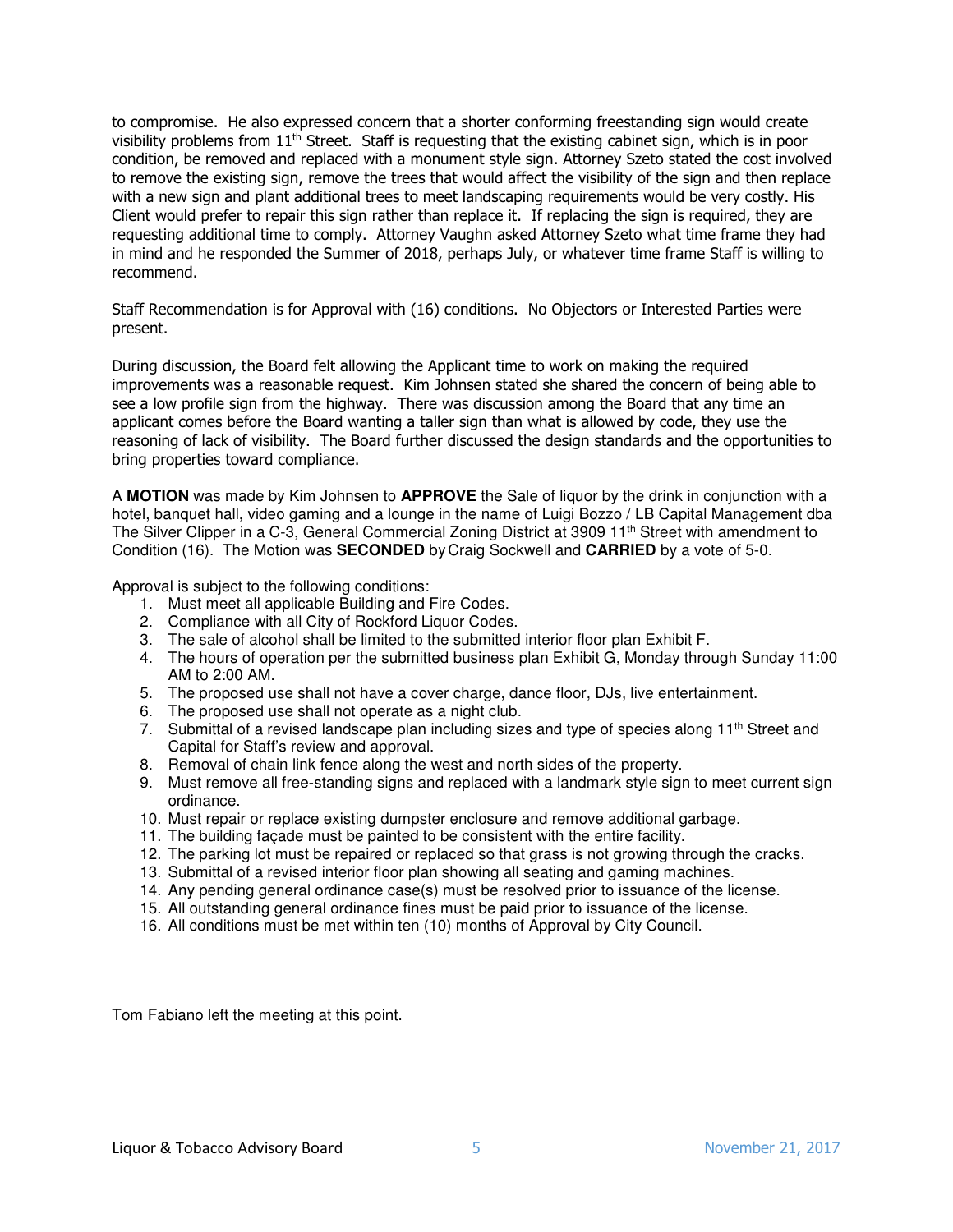## 017-LTAB-044 1625 & 1635 Sandy Hollow Road

Applicant **Australian Communist Relly Rena Quinby dba Spinning Slots, Inc.**<br> **Sale of beer and wine** by the drink in compare Sale of beer and wine by the drink in conjunction with a restaurant and gaming facility in a C-3, General Commercial Zoning District

The subject property is located 350 feet southwest of the 11<sup>th</sup> Street and Sandy Hollow Road intersection. Kelly Quinby, Applicant, was present and reviewed her request for sale of beer and wine. Ms. Quinby stated she will meet the percentage requirements, with 40% food, 30% alcohol, 30% gaming and is agreeable to Staff conditions.

Staff Recommendation is for Approval with (17) conditions. No Objectors were present.

Alderman Natavias Ervins was present and stated he had an opportunity to speak with the Applicants and he was quit impressed with them. He feels this is a nice location, has visited the facility and he is in support of the Applicant's investment at this location.

A **MOTION** was made by Craig Sockwell to **APPROVE** the Sale of beer and wine by the drink in conjunction with a restaurant and gaming facility in the name of Kelly Rena Quinby dba Spinning Slots, Inc. in a C-3, General Commercial Zoning District at 1625 & 1635 Sandy Hollow Road. The Motion was **SECONDED** by Jennifer Smith and **CARRIED** by a vote of 4-0.

Approval is subject to the following conditions:

- 1. Meet all applicable Building and Fire Codes
- 2. Compliance with all City of Rockford Liquor Codes.
- 3. Submittal of a site plan indicating the current conditions of subject property including parking spaces and dumpster enclosure for Staff review and approval.
- 4. Submittal of a landscape plan to include restoration of perimeter landscaping along Sandy Hollow Road and plant species for Staff review and approval.
- 5. The sale of liquor by the drink shall be limited to the submitted plan Exhibit E.
- 6. The hours of operation shall be 7:00 A.M. to 2:00 A.M. Monday through Saturday.
- 7. The hours of operation shall be 9:00 A.M. to 12:00 A.M. Sunday.
- 8. Window display signage is limited to 20% of window area.
- 9. That the windows shall not be covered with bars or other devices that block the windows.
- 10. The restaurant and video gaming facility shall not have a cover charge.
- 11. The restaurant and video gaming facility shall not have a dance floor.
- 12. The restaurant and video gaming facility shall not have any DJs.
- 13. The restaurant and video gaming facility may not have live entertainment.
- 14. The restaurant and video gaming facility shall not operate as a night club.
- 15. Any pending general ordinance case(s) must be resolved prior to issuance of the license.
- 16. All outstanding general ordinance fines must be paid prior to the issuance of the license.
- 17. All conditions must be met prior to establishment of use.

| 017-LTAB-045 | 818 South 6th Street                                                  |
|--------------|-----------------------------------------------------------------------|
| Applicant    | Ali Qaed Abdo Mana / MA Gas Station, Inc. dba MA Gas Good Mart        |
| Ward 11      | <b>Sale of tobacco products</b> in conjunction with a gas station and |
|              | convenience store in a C-3, General Commercial Zoning District        |

The subject property is located on the northeast corner of  $6<sup>th</sup>$  Street and  $8<sup>th</sup>$  Avenue and is an existing gas station and convenience store. The Applicant, Ali Qaed Abdo Mana and his translator Ahmed Saeed, were present Mr. Saeed spoke for the Applicant. He stated this is the first business Mr. Mana has and he is willing to agree to Staff's recommendation of 10 conditions of approval. The Applicant had listed business hours of 24 hours a day, 7 days a week. Staff feels these hours need to be reduced because of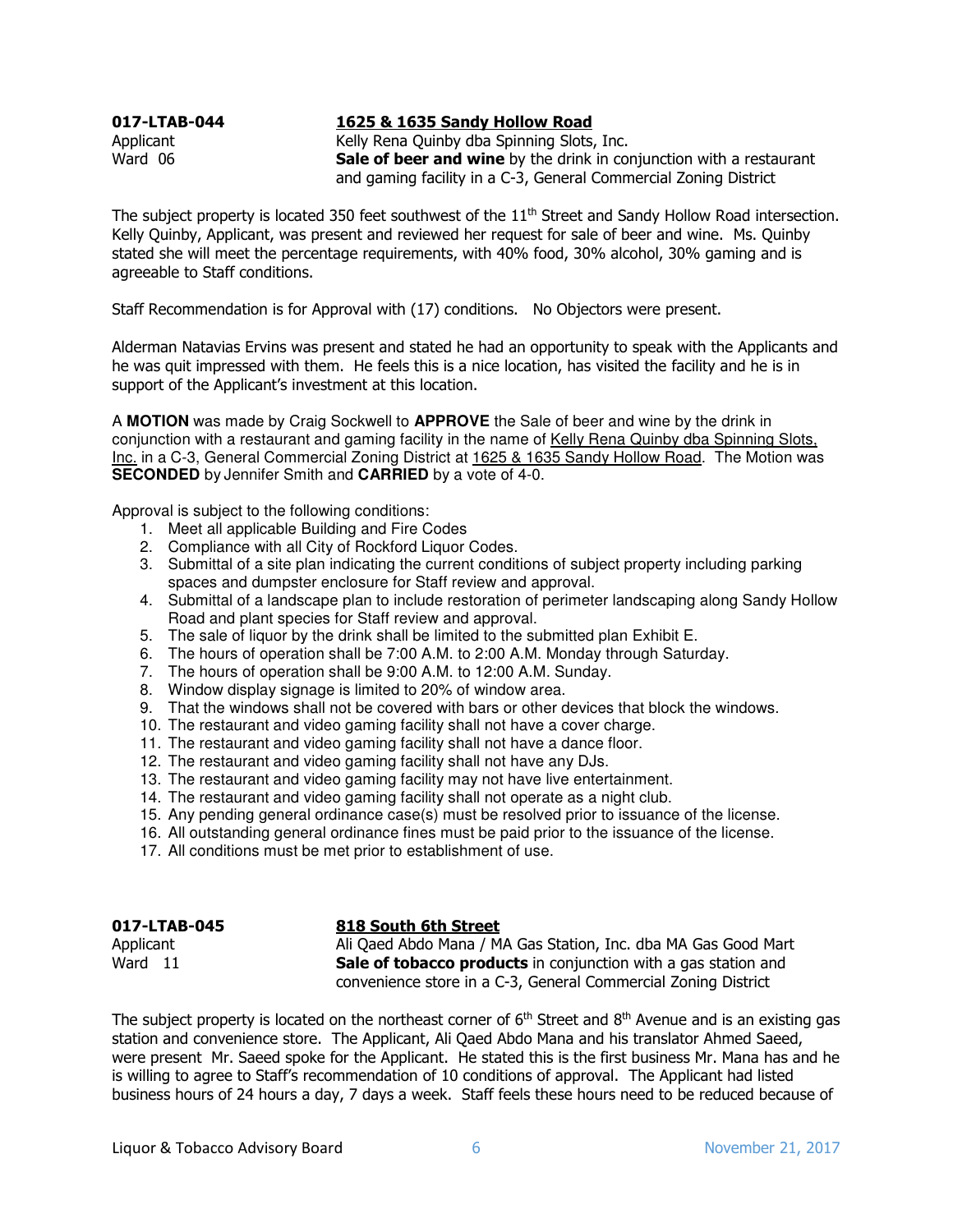the close proximity of a residential area. Attorney Vaughn asked if the Applicant was willing to change the business hours to 6:00 AM to 11:00 PM, 7 days a week. Mr. Saeed responded that he wished to maintain the business hours of 24-7. Attorney Vaughn asked him to discuss this with the Applicant, Mr. Mana so that she was certain he understood the question. After asking the question directly to Mr. Mana, Mr. Saeed stated the Applicant responded that he is willing to revise his hours of operation per Staff's request.

Staff Recommendation is for Approval with (10) conditions. No Objectors or Interested Parties were present.

The Board agreed to add a condition that hours of operation would be 6:00 AM to 11:00 PM Sunday through Thursday and 6:00 AM to 12:00 AM (Midnight) Friday and Saturday.

A **MOTION** was made by Kim Johnsen to **APPROVE** the Sale of tobacco products in conjunction with a gas station and convenience store in the name of Ali Qaed Abdo Mana / MA Gas Station, Inc. dba MA Gas Good Mart in a C-3, General Commercial Zoning District at 818 South 6th Street with added condition (11). The Motion was **SECONDED** by Craig Sockwell and **CARRIED** by a vote of 4-0.

Approval is subject to the following conditions:

- 1. Meet all applicable Building and Fire Codes.
- 2. Compliance with all City of Rockford Tobacco Codes.
- 3. Window display signage is limited to 20% of window area.
- 4. That the windows shall not be covered with bars or other devices that block the windows.
- 5. The sale of tobacco products shall be limited to the submitted interior floor plan Exhibit E.
- 6. The sale of water pipes and "huka" or "hookah" pipes are prohibited.
- 7. Any pending general ordinance case(s) must be resolved prior to issuance of the license.
- 8. All outstanding general ordinances fines must be paid prior to issuance of the license.
- 9. The building façade must be painted to be consistent throughout, including the canopy.
- 10. Must repair existing dumpster enclosure under permit.
- 11. Hours of operation shall be 6:00 AM to 11 PM Sunday through Thursday and 6:00 AM to 12:00 AM (Midnight) Friday and Saturday.

| 017-LTAB-046 | 430 & 432 West Harrison Avenue                                      |
|--------------|---------------------------------------------------------------------|
| Applicant    | Gail M. Forte / Smokehouse Authentic Barbeque Limited dba           |
| Ward 05      | Smokehouse BBO                                                      |
|              | Sale of beer and wine by the drink in conjunction with a restaurant |
|              | and gaming facility in a C-3, General Commercial Zoning District    |

The subject property is located 380 feet east of South Main Street on the southwest corner of the West Harrison Avenue and Express Lane intersection. Gail Forte, Applicant, was present and reviewed her request for sale of beer and wine by the drink. She has been in business for 7 years. She would like to expand her menu, and hours of operation from 4 days a week to 7 days a week, while still maintaining their family friendly atmosphere. She feels her business would remain competitive if she could respond to her customer's requests for the addition of beer and wine by the drink. The restaurant seats 35 people. Business hours requested are from 7:00 AM to 11:00 PM Sunday through Thursday, and 7:00 AM to 12:00 AM (Midnight) Friday and Saturday. Ms. Forte stated it is her intention to make improvements on both the inside and outside of the property as revenue comes in. Ms. Forte further stated she is agreeable to all of Staff's (19) conditions.

Staff Recommendation is for Approval with (19) conditions. No Objectors or Interested Parties were present.